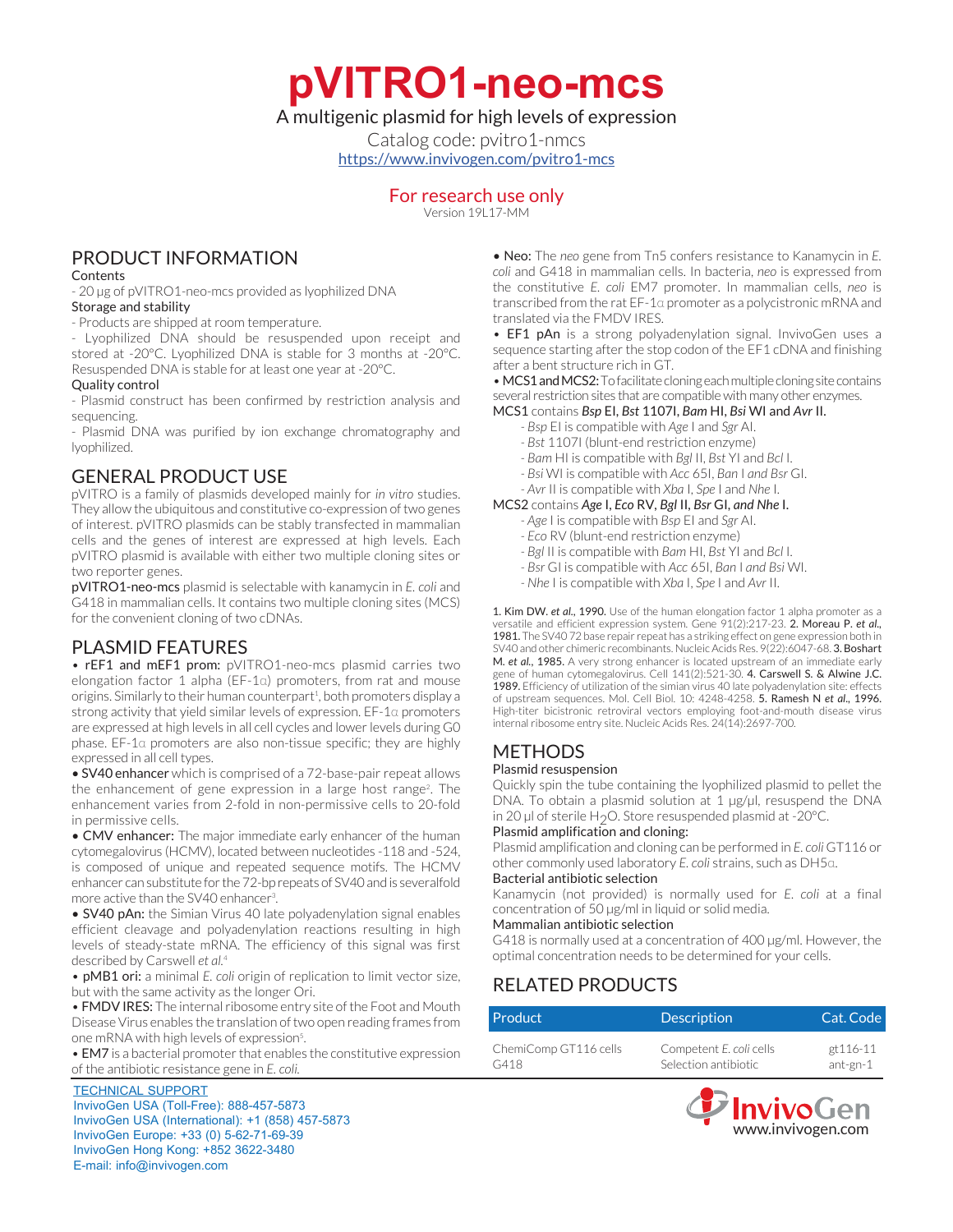

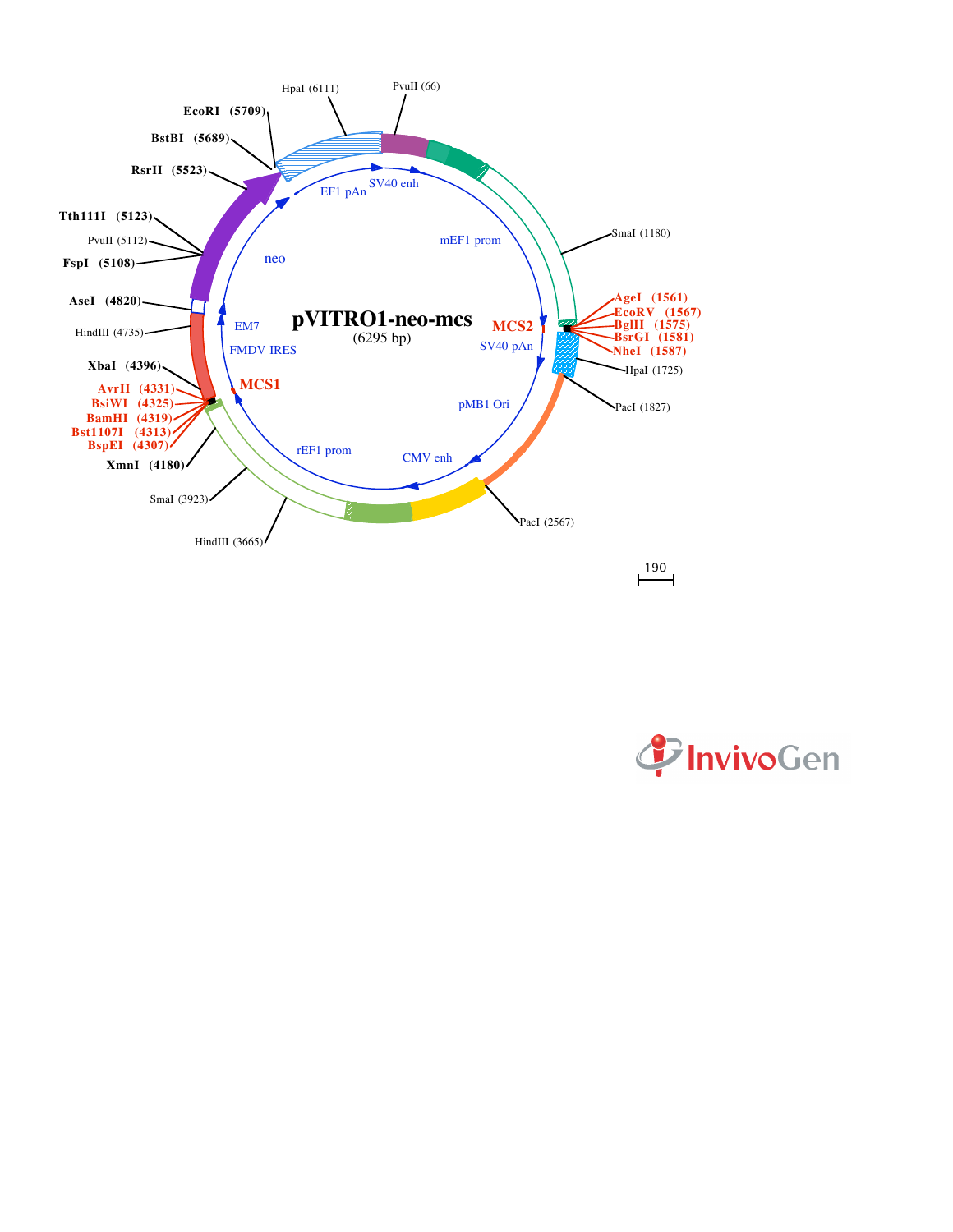| 1    | PvuII $(66)$<br>CCTGCAGGGCCTGAAATAACCTCTGAAAGAGAACTTGGTTAGGTACCTTCTGAGGCGGAAAGAACCAGCTGTGGAATGTGTCAGTTAGGGTGTGGAA        |
|------|--------------------------------------------------------------------------------------------------------------------------|
|      |                                                                                                                          |
|      | 201 TATGCAAAGCATGCATCTCAATTAGTCAGCAACCATAGTCCCACTAGTGGAGCCGAGAGTAATTCATACAAAAGGAGGGATCGCCTTCGCAAGGGGAGAG                 |
|      | 301 CCCAGGGACCGTCCCTAAATTCTCACAGACCCAAATCCCTGTAGCCGCCCCACGACAGCGCGCGAGGAGCATGCGCTCAGGGCTGAGCGCGGGGAGAGCAGA               |
|      | 401 GCACACAAGCTCATAGACCCTGGTCGTGGGGGGGAGGACCGGGGAGCTGGCGCGGGGCAAACTGGGAAAGCGGTGTCGTGTGCTGGCTCCGCCCTTCTCC                 |
|      | 501 CGAGGGTGGGGGAGAACGGTATATAAGTGCGGCAGTCGCCTTGGACGTTCTTTTTCGCAACGGGTTTGCCGTCAGAACGCAGGTGAGGGGCGGGTGTGGC                 |
| 601  | TTCCGCGGGCCGGCCGAGCTGGAGGTCCTGCTCCGAGCGGCCCGGGCCCGCTGTCGGCGGGGATTAGCTGCGAGCATTCCCGCTTCGAGTTGCGGG                         |
|      | 701 GGCGCGGGAGGCAGAGTGCGAGGCCTAGCGGCAACCCCGTAGCCTCGCCTCGTGTCCGGCTTGAGGCCTAGCGTGGTGTCCGCCGCCGCCGCCGTGCTA                  |
| 801  |                                                                                                                          |
|      | 901 TGCTCGCCCGGAGCCCGGAGAGGTCATGGTTGGGGAGGAATGGAGGGACAGGAGTGGCGGCTGGGGCCCGCCTTCGGAGCACATGTCCGACGCCAC                     |
| 1001 | CTGGATGGGCCGAGGCCTGGGGTTTTTCCCGAAGCAACCAGGCTGGGGTTAGCGTGCCGAGGCCATGTGGCCCCAGCACCCGGCACGATCTGGCTTGGCG                     |
|      | SmaI (1180)                                                                                                              |
|      |                                                                                                                          |
| 1301 |                                                                                                                          |
|      | 1401 GGTGGGTGGAGACTAGTCAGGCCAGCCTGGCGCTGGAAGTCATTTTTGGAATTTGTCCCCTTGAGTTTTGAGCGGAGCTAATTCTCGGGCTTCTTAGCGG                |
| 1501 | <b>EcoRV</b> (1567)<br><b>BsrGI</b> (1581)<br><b>BgIII</b> (1575)<br><b>Nhel</b> (1587)<br>AgeI (1561)                   |
|      | 1601 ACATGATAAGATACATTGATGAGTTTGGACAAACCACAACTAGAATGCAGTGAAAAAAATGCTTTATTTGTGAAATTTGTGATGCTATTGCTTT                      |
|      | HpaI (1725)                                                                                                              |
|      | PacI (1827)<br>1801 AACCTCTACAAATGTGGTATGGAAATGTTAATTAACTAGCCATGACCAAAATCCCTTAACGTGAGTTTTCGTTCCACTGAGCGTCAGACCCCGTAGAAAA |
| 1901 | GCGTAATCTGCTGCTTGCAAACAAAAAAACCACCGCTACCAGCGGTGGTTT                                                                      |
|      | 2001 GAGCTACCAACTCTTTTTCCGAAGGTAACTGGCTTCAGCAGAGCGCAGATACCAAATACTGTTCTTCTAGTGTAGCCGTAGTTAGGCCACCACTTCAAGA                |
|      | 2101 ACTCTGTAGCACCGCCTACATACCTCGCTCTGCTAATCCTGTTACCAGTGGCTGCTGCCAGTGGCGATAAGTCGTGTCTTACCGGGTTGGACTCAAGACG                |
|      | 2201 ATAGTTACCGGATAAGGCGCAGCGGTCGGGCTGAACGGGGGGTTCGTGCACACAGCCCAGCTTGGAGCGAACGACCTACACCGAACTGAGATACCTACAG                |
|      | 2301 CGTGAGCTATGAGAAAGCGCCCACGCTTCCCGAAGGGAGAAAGGCGGACAGGTATCCGGTAAGCGGCAGGGTCGGAACAGGAGAGCGCACGAGGGAGCTTC               |
|      |                                                                                                                          |
|      | PacI (2567)                                                                                                              |
|      | 2601 TAAATGGCCCGCCTGGCTGACCGCCCAACGACCCCCGCCCATTGACGTCAATAATGACGTATGTTCCCATAGTAACGCCAATAGGGACTTTCCATTGACG                |
|      | 2701 TCAATGGGTGGAGTATTTACGGTAAACTGCCCACTTGGCAGTACATCAAGTGTATCATATGCCAAGTACGCCCCCTATTGACGTCAATGACGGTAAATGG                |
|      | 2801 CCCGCCTGGCATTATGCCCAGTACATGACCTTATGGGACTTTCCTACTTGGCAGTACATCTACGTATTAGTCATCGCTATTACCATGATGATGCGGTTTT                |
|      | TGACTAGTGGAGCC                                                                                                           |
|      | 3001 GAGAGTAATTCATACAAAAGGAGGGATCGCCTTCGCAAGGGGAGAGCCCAGGGACCGTCCCTAAATTCTCACAGACCCAAATCCCTGTAGCCGCCCCACG                |
|      | 3101 ACAGCGCGAGGAGCATGCGCCCCAGGGCTGAGCGCGGGTAGATCAGAGCACAAGCTCACAGTCCCCGGCGGTGGGGGGAGGGGCGCTGAGCGGGGGC                   |
|      | 3201 CAGGGAGCTGGCGCGGGGCAAACTGGGAAAGTGGTGTCGTGTGCTGGCTCCGCCCTCTTCCCGAGGGTGGGGGAGAACGGTATATAAGTGCGGTAGTCGC                |
|      | 3301 CTTGGACGTTCTTTTTCGCAACGGGTTTGCCGTCAGAACGCAGgtgagtggcgggtgtggcttccgcggggccccggagctggagccctgctctgagcggg               |

l,